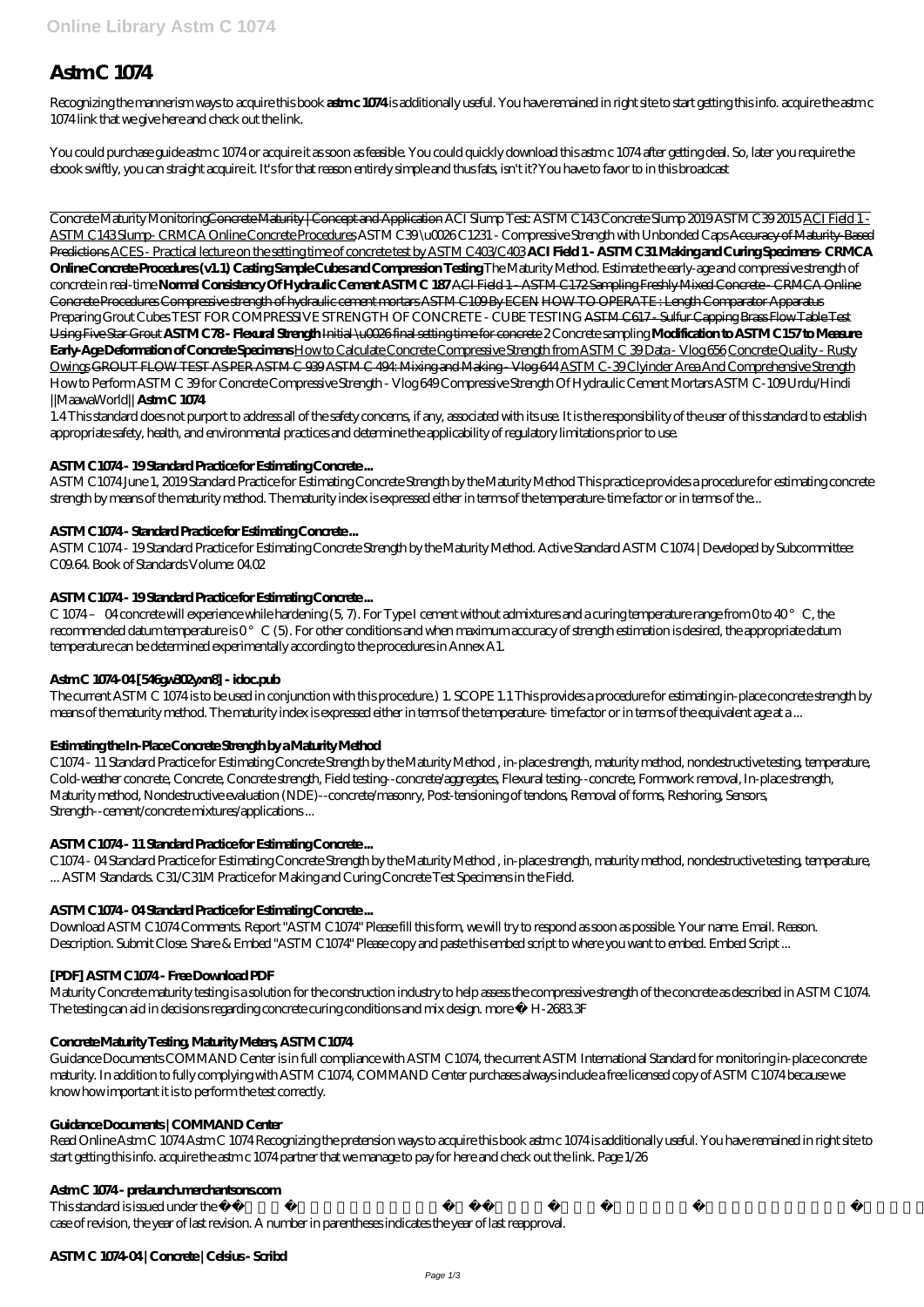ASTM C1074. 1. Scope. 1.1 This practice provides a procedure for estimating concrete strength by means of the maturity method. The maturity index is expressed either in terms of the temperature-time factor or in terms of the equivalent age at a specified temperature.

## **ASTM C1074 - 17 Standard Practice for Estimating Concrete ...**

ASTM C1074, 2019 Edition, June 1, 2019 - Standard Practice for Estimating Concrete Strength by the Maturity Method. This practice provides a procedure for estimating concrete strength by means of the maturity method. The maturity index is expressed either in terms of the temperature-time factor or in terms of the equivalent age at a specified temperature.

## **ASTM C1074 : Standard Practice for Estimating Concrete ...**

ASTM C1074 - 19: Title: Standard Practice for Estimating Concrete Strength by the Maturity Method: Status: Current: Publication Date: 01 June 2019: Normative References(Required to achieve compliance to this standard) No other standards are normatively referenced: Informative References(Provided for Information) No other standards are informatively referenced

intelliRock Maturity Loggers analyze the time and temperature profile of in–place concrete to calculate its strength in real–time with the push of a button. The maturity loggers are based on ASTM C 1074 "Standard Practice for Estimating Concrete Strength by the Maturity Method." Product Variations: Maturity Temperature 1 Min/180 Day\_4 ft WireMaturity Temperature 1 Min/180 Day\_8 ft WireMaturity Temperature 1 Min/180 Day\_30 ft WireMaturity Temperature 1 Min/180 Day\_50 ft WireMaturity ...

## **ASTM C1074 - 19 - Standard Practice for Estimating ...**

ASTM C1074-19. Standard Practice for Estimating Concrete Strength by the Maturity Method. 1.1 This practice provides a procedure for estimating concrete strength by means of the maturity method. The maturity index is expressed either in terms of the temperature-time factor or in terms of the equivalent age at a specified temperature. 1.2 This practice requires establishing the strength-maturity relationship of the concrete mixture in the laboratory and recording the temperature history of ...

# **ASTM C1074-19 - Standard Practice for Estimating Concrete ...**

Astm C 1074 Advances in Materials Science and Engineering Hindawi. Alloys alspi com. Concrete testing asphalt testing aggregate testing ASTM. Pricing COMMAND Center. YM II 11 BETON BASINC DAYANIMI kisi deu edu tr. Monitor Concrete Maturity amp Strength COMMAND Center. Advances in Materials Science and Engineering Hindawi.

# **Astm C 1074 - motta001.targettelecoms.co.uk**

## **intelliRock III Maturity Logger | FLIR Systems**

ASTM C1074-19 Standard Practice for Estimating Concrete Strength by the Maturity Method. standard by ASTM International, 06/01/2019. View all product details

Written by international experts in the field, this new edition provides the most comprehensive, up-to-date information available on nondestructive testing (NDT) methods used to evaluate concrete structures. Sixteen chapters give you a comprehensive understanding of the tools and techniques used to estimate the inplace strength of concrete and permeation properties that relate to potential durability, and describe methods used to assess the internal condition of concrete and corrosion activity of steel reinforcement.

ASTM C1074-11, Standard Practice for Estimating Concrete Strength by the Maturity Method, provides instructions for applying the Nurse-Saul and Freiesleben-Hansen Pedersen maturity methods, including ways to obtain the key parameters of datum temperature (T0) or the Arrhenius activation energy (Ea). Default values are provided along with three alternative computational methods for determining a mixture-specific value of T0 or Ea from experimental data, as detailed in C1074-11 Annex A1. This paper demonstrates via examples that the accuracy of the resulting strength estimates can vary considerably depending on which of the three alternatives is selected, potentially masking the more intrinsic variability of these parameters as influenced by composition or temperature. One source of this observed variability is the statistical bias known to characterize the "double reciprocal linearization" regression technique, which is utilized in two of the three ASTM methods. While recommending the deletion of these statistically biased estimators, the authors support the more rigorous nonlinear regression method (A1.1.8.1) as well as simpler functional forms; they affirm the reasonableness of the ASTM default values for T0 and Ea.

This book provides practicing engineers with a step by step approach for making durable concrete with optimum use of the local materials available within the various regions of the United States. It further includes actual concrete mixture proportions for high performance concrete for strength and durability under various aggressive environments based on the author's experience in the field, and support this with illustrative case studies. Examples for concrete mixture proportions, based on the current industry practice and standards, are highlighted to assist engineers in meeting the intended performance requirements (for specific environment conditions) for durable concrete. Covering an important topic for the construction and building materials industries, this book delivers the most up-to-date industry practices and advances in concrete construction from the perspective of a practicing engineer with over 40 year experience. Maximizes practicing engineers' understanding of best design and construction practices in fabricating, delivery, and installation of concrete, consistent with current knowledge on concrete durability Discusses quality control and testing requirements during design and construction, including mixing, production, and placement of concrete and tolerances for slump and air content Emphasizes real-world examples of optimal concrete mixtures, suitable for selected service conditions and applications, based on prior successful records of projects within the US Addresses the role of innovative admixtures in concrete placement in cold weather conditions below 32F and meeting the strength and durability requirements Serves as a valuable resource for students in graduate programs